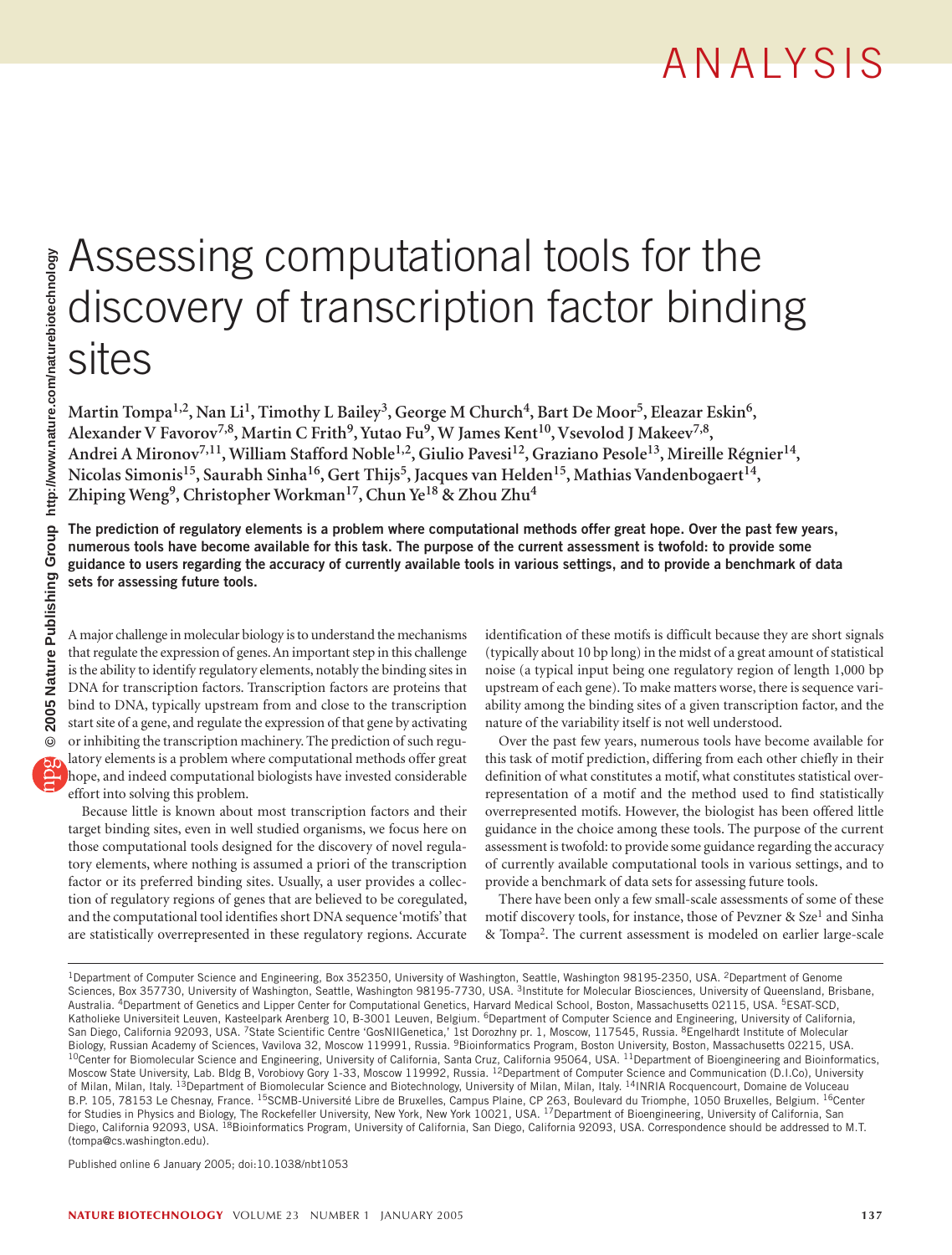assessments for a different computational problem, namely the prediction of genes themselves, reported by Burset & Guigó<sup>3</sup>, by Burge & Karlin<sup>4</sup>, and by Reese *et al*<sup>5,6</sup>. In this study, we assess 13 motif-discovery tools, all available on the internet, that do not use auxiliary information, such as comparative sequence analysis, mRNA expression levels or chromatin immunoprecipitation results.

In brief, we created data sets containing known binding sites to test these tools. Without revealing the known binding sites, each author with specific expertise on a particular tool then ran that tool on these data sets. Experts were chosen to test each tool so that none would be put at the disadvantage of being run with an uninformed setting of its parameters. The expert predictions were then compared with known binding sites, using various statistics to assess the correctness of the predictions.

The study reported here is a first attempt and therefore by no means perfect. We introduce an experimental design and statistical analyses that solve some of the problems in comparing tools, but we also believe that future assessments will benefit from our mistakes, enabling improved comparisons. We conclude by offering suggestions for such future improvements.

#### **METHODS**

The tools compared in this assessment are AlignACE7, ANN-Spec<sup>8</sup>, Consensus<sup>9</sup>, GLAM<sup>10</sup>, Improbizer<sup>11</sup>, MEME<sup>12</sup>, MITRA<sup>13</sup>, MotifSampler<sup>14</sup>, oligo/dyad-analysis<sup>15,16</sup>, QuickScore<sup>17</sup>, SeSiMCMC<sup>18</sup>, Weeder<sup>19</sup> and YMF<sup>20</sup>. Short descriptions of them are provided in **Table 1**.

Creating good data sets posed some immediate challenges. At one extreme, we could use real genomic promoter sequences containing real annotated transcription factor binding sites. The drawback of this approach is that no one knows the complete 'correct' answer: there could be unannotated binding sites, and programs that correctly predict these would necessarily be penalized. At the other extreme, we could assure that we know the complete correct answer by using artificially constructed sequences. For instance, we could generate random sequences using a Markov chain, and implant at random positions instances of a randomly chosen position-specific scoring matrix. The drawback of this approach is that no one knows the 'correct' stochastic process that nature uses, and so we would be introducing biases that favor certain tools over others.

#### **Table 1 Details about the operation principles, basic technical data and URLs of 13 analyzed tools**

|                                                                                                                                                        |                                                                                                                                                                                                                                                                                                                                                                                                                                       |                                                                 | Reference      |
|--------------------------------------------------------------------------------------------------------------------------------------------------------|---------------------------------------------------------------------------------------------------------------------------------------------------------------------------------------------------------------------------------------------------------------------------------------------------------------------------------------------------------------------------------------------------------------------------------------|-----------------------------------------------------------------|----------------|
| Gibbs sampling algorithm that<br>returns a series of motifs as<br>weight matrices that are over-<br>represented in the input set                       | Judges alignments sampled during the course of the algorithm<br>using a maximum a priori log likelihood score, which gauges<br>the degree of overrepresentation. Provides an adjunct measure<br>(group specificity score) that takes into account the sequence of<br>the entire genome and highlights those motifs found preferen-<br>tially in association with the genes under consideration.                                       | http://atlas.med.harvard.<br>edu/                               | $\overline{7}$ |
| Models the DNA-binding speci-<br>ficity of a transcription factor<br>using a weight matrix                                                             | Objective function based on log likelihood that transcription fac-<br>tor binds at least once in each sequence of the positive training<br>data compared with the number of times it is estimated to bind<br>in the background training data. Parameter fitting is accom-<br>plished with a gradient descent method, which includes Gibbs<br>sampling of the positive training examples.                                              | http://www.cbs.dtu.<br>dk/~workman/ann-spec/                    | 8              |
| Models motifs using weight<br>matrices, searching for the<br>matrix with maximum informa-<br>tion content                                              | Uses a greedy method, first finding the pair of sequences that<br>share the motif with greatest information content, then finding<br>the third sequence that can be added to the motif resulting in<br>greatest information content, and so on.                                                                                                                                                                                       | http://bifrost.wustl.edu/<br>consensus/                         | 9              |
| Gibbs sampling-based algo-<br>rithm that automatically<br>optimizes the alignment width<br>and evaluates the statistical<br>significance of its output | Since the basic algorithm cannot find multiple motif instances<br>per sequence, long sequences were fragmented into shorter<br>ones, and the alignment was transformed into a weight matrix<br>and used to scan the sequences to obtain the final site predic-<br>tions.                                                                                                                                                              | http://zlab.bu.edu/glam/                                        | 10             |
| Uses expectation maximization<br>to determine weight matrices<br>of DNA motifs that occur<br>improbably often in the input<br>sequences                | As a background (null) model it uses up to a second-order<br>Markov model of background sequence. Optionally, Improbizer<br>constructs a Gaussian model of motif placement, so that motifs<br>that occur in similar positions in the input sequences are more<br>likely to be found.                                                                                                                                                  | http://www.soe.ucsc.<br>edu/~kent/improbizer                    | 11             |
| Optimizes the E-value of a sta-<br>tistic related to the information<br>content of the motif                                                           | Rather than sum of information content of each motif column,<br>statistic used is the product of the P values of column informa-<br>tion contents. The motif search consists of performing expec-<br>tation maximization from starting points derived from each<br>subsequence occurring in the input sequences. MEME differs<br>from MEME3 mainly in using a correction factor to improve the<br>accuracy of the objective function. | http://meme.sdsc.edu/                                           | 12             |
| to traverse the space of IUPAC<br>patterns.                                                                                                            | For each pattern, MITRA computes the hypergeometric score<br>of the occurrences in the target sequences relative to the back-<br>ground sequences and reports the highest scoring patterns.                                                                                                                                                                                                                                           | http://www.calit2.net/<br>compbio/mitra/                        | 13             |
| Matrix-based, motif-finding<br>algorithm that extends Gibbs<br>sampling by modeling the<br>background with a higher order<br>Markov model              | The probabilistic framework is further exploited to estimate the<br>expected number of motif instances in the sequence.                                                                                                                                                                                                                                                                                                               | http://www.esat.kuleu-<br>ven.ac.be/~dna/Biol/<br>Software.html | 14             |
|                                                                                                                                                        |                                                                                                                                                                                                                                                                                                                                                                                                                                       | Uses an efficient data structure                                |                |

**D21** © 2005 Nature Publishing Group http://www.nature.com/naturebiotechnology **© 2005 Nature Publishing Group http://www.nature.com/naturebiotechnology**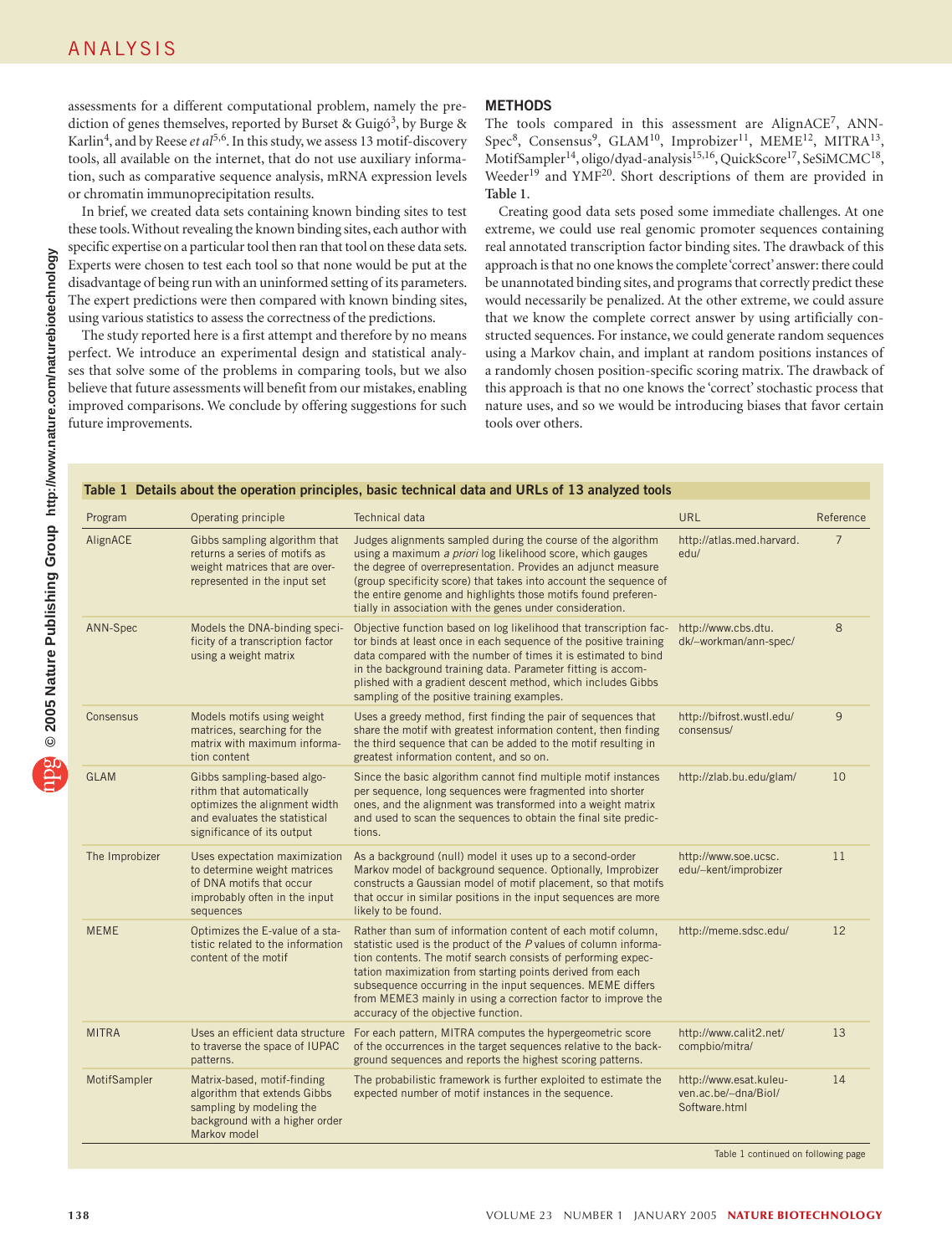For the binding sites, we decided to use the TRANSFAC database<sup>21</sup> (http://www.gene-regulation.com/pub/databases.html#transfac) to choose real transcription factors, their known binding sites, and the positions and orientations of those binding sites. (Because TRANSFAC contains only eukaryotic transcription factors, we restricted ourselves to eukaryotic data sets, though it would be beneficial to do a similar assessment on prokaryotic data sets.) Each such transcription factor gives rise to one data set of sequences. Each such data set consists of one of three different types of background sequence, with the transcription factor's known binding sites planted at their known positions and orientations. The three types are (i) the binding sites' real promoter sequences (called 'real' in the sequel) (ii) randomly chosen promoter sequences from the same genome (called 'generic') and (iii) sequences generated by a Markov chain of order 3 (called 'markov'). Using some of each type, we intended to avoid systematic effects of the drawbacks described above. No attempt was made to eliminate sequences that might contain additional transcription factor binding sites, since our ability to identify such sites accurately is limited.

The process for selecting transcription factors and binding sites from TRANSFAC was as follows. We selected only transcription factors for which TRANSFAC also lists a binding site consensus sequence. For each factor, we removed duplicate instances of the same binding site, removed binding sites missing sequence or position information, removed binding sites whose position was annotated with respect to anything other than transcription or translation start site, removed binding sites whose position was less than –3,000 bp or greater than 0, and removed sequences with two reported binding sites contradicting each other in sequence and position. Any factor with fewer than five remaining binding sites in a single species was then discarded. (Some data sets lost additional binding sites in subsequent consistency tests against genomic sequence data.) Only fly, human, mouse, rat and yeast had at least four remaining data sets; we discarded the rat sequences, as the rat genome was not yet completely sequenced and these data sets might be too close to mouse.

This resulted in 52 data sets. Six of the data sets are from fly, 26 from human, 12 from mouse and 8 from yeast. As negative controls, we added 4 additional data sets of type markov containing no planted binding

| Program             | Operating principle                                                                                                                                                                                   | <b>Technical data</b>                                                                                                                                                                                                                                                                                                                                                                                                                                                                                                                                                                                                                                                                                                                                                                                                                                                                                                     | <b>URL</b>                                         | Reference |
|---------------------|-------------------------------------------------------------------------------------------------------------------------------------------------------------------------------------------------------|---------------------------------------------------------------------------------------------------------------------------------------------------------------------------------------------------------------------------------------------------------------------------------------------------------------------------------------------------------------------------------------------------------------------------------------------------------------------------------------------------------------------------------------------------------------------------------------------------------------------------------------------------------------------------------------------------------------------------------------------------------------------------------------------------------------------------------------------------------------------------------------------------------------------------|----------------------------------------------------|-----------|
| Oligo/dyad-analysis | Detects overrepresented oligo-<br>nucleotides with oligo-analy-<br>$sis15$ and spaced motifs with<br>dyad-analysis <sup>16</sup>                                                                      | These algorithms detect statistically significant motifs by<br>counting the number of occurrences of each word or dyad and<br>comparing these with expectation. Most crucial parameter is<br>choice of appropriate probabilistic model for the estimation of<br>occurrence significance. In this study, a negative binomial dis-<br>tribution on word distributions was obtained from 1,000 random<br>promoter selections of the same size as the test sets                                                                                                                                                                                                                                                                                                                                                                                                                                                               | http://rsat.scmbb.ulb.<br>ac.be/rsat/              | 15,16     |
| QuickScore          | Based on an exhaustive search-<br>ing algorithm that estimates<br>probabilities of rare or frequent<br>words in genomic texts                                                                         | Incorporates an extended consensus method allowing well-<br>defined mismatches and uses mathematical expressions for<br>efficiently computing z-scores and P values, depending on the<br>statistical models used in their range of applicability. Special<br>attention is paid to the drawbacks of numerical instability. The<br>background model is Markovian, with order up to 3.                                                                                                                                                                                                                                                                                                                                                                                                                                                                                                                                       | http://algo.inria.fr/dolley/<br>QuickScore/        | 17        |
| <b>SeSiMCMC</b>     | Modification of Gibbs sam-<br>pler algorithm that models<br>the motif as a weight matrix,<br>optionally with the symmetry<br>of a palindrome or of a direct<br>repeat, and optionally with<br>spacers | Includes two alternating stages. The first one optimizes the<br>weight matrix for a given motif and spacer length. The algorithm<br>changes the positions of the motif occurrences in the sequences<br>and infers the motif model from the current occurrences. These<br>changes are used to optimize the likelihood of sequences as<br>being segmented into the (Bernoulli) background and the motif<br>occurrences. The optimization is organized via a Gibbs-like<br>Markov chain, which samples positions in sequences one by<br>one, until the Markov chain converges. The second stage looks<br>for best motif and spacer lengths for obtained motif positions.<br>It optimizes the common information content of motif and of<br>distributions of motif occurrence positions.                                                                                                                                      | http://favorov.hole.ru/<br>gibbslfm/               | 18        |
| Weeder              | Consensus-based method that<br>enumerates exhaustively all the<br>oligos up to a maximum length<br>and collects their occurrences<br>(with substitutions) from input<br>sequences                     | Each motif evaluated according to number of sequences in which<br>it appears and how well conserved it is in each sequence, with<br>respect to expected values derived from the oligo frequency analy-<br>sis of all the available upstream sequences of the same organism.<br>Different combinations of 'canonical' motif parameters derived<br>from the analysis of known instances of yeast transcription factor<br>binding sites (length ranging from 6 to 12, number of substitutions<br>from 1 to 4) are automatically tried by the algorithm in different<br>runs. It also analyzes and compares the top-scoring motifs of each<br>run with a simple clustering method to detect which ones could be<br>more likely to correspond to transcription factor binding sites. Best<br>instances of each motif are selected from sequences using a weight<br>matrix built with sites found by consensus-based algorithm. | http://159.149.109.16/<br>Tool/ind.php             | 19        |
| <b>YMF</b>          | Uses an exhaustive search<br>algorithm to find motifs with<br>the greatest z-scores                                                                                                                   | A P value for the z-score is used to assess significance of motif.<br>Motifs themselves are short sequences over the IUPAC alphabet,<br>with spacers ('N's) constrained to occur in the middle of the<br>sequence.                                                                                                                                                                                                                                                                                                                                                                                                                                                                                                                                                                                                                                                                                                        | http://bio.cs.washington.<br>edu/software.html#ymf | 20        |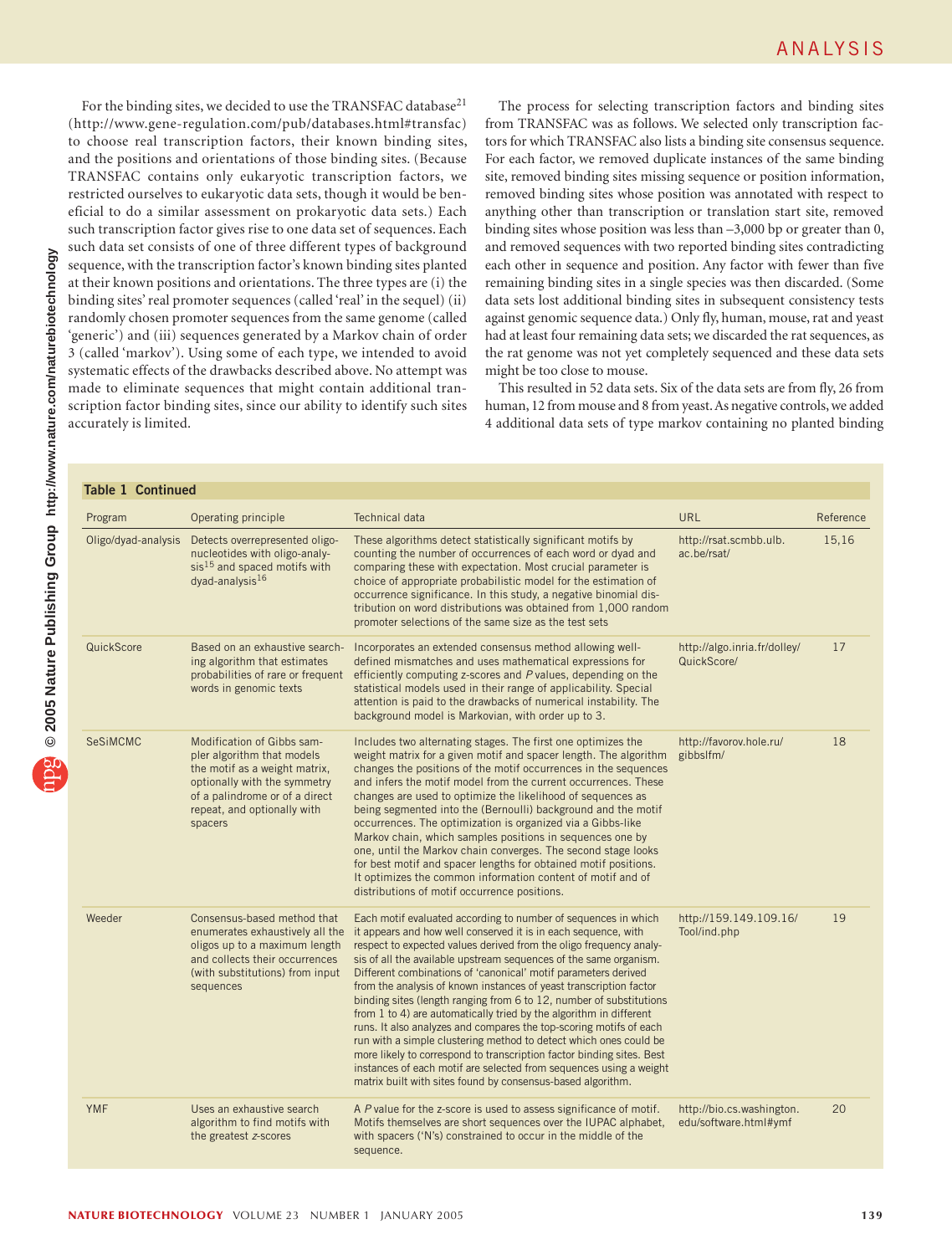### **Box 1 Study design**

In a real application, a biologist would select one of these tools and perhaps pursue a number of the top motifs reported. In this study, however, we allowed only one 'best' motif per data set. The explanation for this decision is tied to the fact that no single statistic is perfect for measuring the correctness of predictions. If we allowed multiple predictions, on what basis would we compare the performance of two tools on a given data set? Even with only one predicted motif per tool, there are still many appropriate statistics with which they may be compared.

We restricted our assessment to tools that do not make use of auxiliary data, such as comparative sequence analysis (also known as phylogenetic footprinting). Although we believe such comparative analysis to be important and effective, the fact is

that many tools (including all of the participating tools in this assessment) are not designed to exploit it, and users of these tools need to know how accurate they are. If these tools are not sufficiently accurate, then a detailed analysis of the data sets on which they fail will point out problems in our current approaches and hopefully the path to improving them. An assessment of tools designed for phylogenetic footprinting would be equally important, but must necessarily be the subject of a separate study.

As outlined in **Box 2**, there are numerous statistics available to measure a tool's correctness on a data set, various ways of summarizing those statistics over a collection of data sets and numerous interesting collections of data sets over which to summarize.

sites, and added 2 of them to the fly collection and 2 of them to the yeast collection. For each species, about one-third of its data sets are of each vof the types real, generic and markov. To 31 of the 38 data sets of type generic or markov, we added 1 to 4 additional sequences with no planted binding sites, so that each input sequence contains 0 or more planted binding sites. The number of sequences per data set varies from 1 to 35 with mean 7, and the individual sequence length per data set varies from 500 bp to 3,000 bp. The total size of each data set varies from 1 to 70 kb with mean 8 kb. The number of planted binding sites per data set varies from 0 to 76 with mean 9.

The data sets are available as a benchmark at the assessment web site http://bio.cs.washington.edu/assessment/ (see also **Supplementary Data** online). In fact, each of the 52 data sets (excluding the 4 negative controls) is available there in each of the data set types real, generic, and markov, although the assessment described here used only one of those three types for each data set.

Each of the 56 data sets was supplied for testing as a FASTA file with an indication of their species of origin, but with no indication of the type (real, generic or markov) or any other information. For each data set, the prediction tools were required either to select the single best motif and report the positions and sequences of that motif 's occurrences or to report that the data set contains no significant motif. It was permissible to vary parameter settings from data set to data set, mask repeats in the input sequences, postprocess the output to eliminate low-complexity motifs and generally perform any pre- and postprocessing deemed appropriate. Neither consultation of TRANSFAC nor the employment of methods that would not be available in a real application of novel motif discovery were permitted. Data sets were supplied in November 2003 and prediction results returned in February 2004 (see **Box 1**).

#### **RESULTS**

**Figure 1a** shows the results of all seven statistics (see **Box 2**)—nucleotide-level sensitivity (*nSn*), nucleotide-level positive predictive value (*nPPV*), nucleotide-level performance coefficient (*nPC*), nucleotidelevel correlation coefficient (*nCC*), site-level sensitivity (*sSn*), site-level positive predictive value (*sPPV*) and site-level average site performance (*sASP*)—summarized over all 56 data sets (regardless of species, data set type). The values *nPPV* and *sPPV* should be noted with some caution. As described in **Box 2**, these statistics are undefined on each data set for which a program predicts no motif. As a result, these *PPV* values will be exaggerated for those programs that make no predictions on hard

data sets. **Table 2** summarizes the number of data sets on which each tool made no prediction.

Figure 1b breaks down the data sets according to species (regardless) of data set type), using the correlation coefficient *nCC* as a proxy for correctness. **Figure 1c** breaks down the data sets according to type real, generic or markov (regardless of species). This figure suggests greater difficulty with the real type data sets, likely for the reasons described in the Methods section above. Because of this, **Figure 1d** recapitulates the seven statistics of **Figure 1a** over just the data sets of types generic and markov. **Figure 1e** shows *nSp* for the four negative control data sets containing no planted motif.

Finally, **Table 3** shows the improvement possible in the correlation coefficient *nCC* when a pair of tools' predictions are used rather than a single tool, summarized over all 56 data sets (regardless of species, data set type). The purpose of this table is not to simulate what a biologist might do with two tools, but rather to demonstrate that tools may complement each other: on some data sets the first tool will have better predictions and on others the second will have better predictions. The primary tool *T* is listed in the row header and the secondary tool *T*′ in the column header. For each individual data set *D*, we choose the nucleotide level scores *nTP*, *nFN*, *nFP* and *nTN* of whichever of *T* or *T*′ has the greater *nCC* score on *D*, if *T* predicts some motif on *D*, otherwise we choose the nucleotide level scores of *T* on *D*. (Note the asymmetry when primary tool *T* predicts no motif on *D*.) We then add these chosen nucleotide level scores over all 56 data sets, as described for the 'Combined' method of summarizing in **Box 2**, and compute the correlation coefficient *nCC* for the combined scores. This is the value shown in **Table 3** in row *T* and column *T'*. If  $T = T'$ , then the value is equal to the individual *nCC* score from **Figure 1a**.

#### **DISCUSSION**

We have described an assessment of 13 different computational tools for *de novo* prediction of regulatory elements. Data in **Figure 1a–d** reveal that the absolute measures of correctness of these programs are low: site sensitivity *sSn* is at most 0.22 and correlation coefficient *nCC* is at most 0.20 in **Figure 1d**, for example. This should not be taken as an indictment of computational methods for prediction of regulatory elements, for a very great number of reasons:

1. Most importantly, the underlying biology of regulatory mechanisms is very incompletely understood. We lack an absolute standard against which to measure the correctness of tools (unlike the crystal structures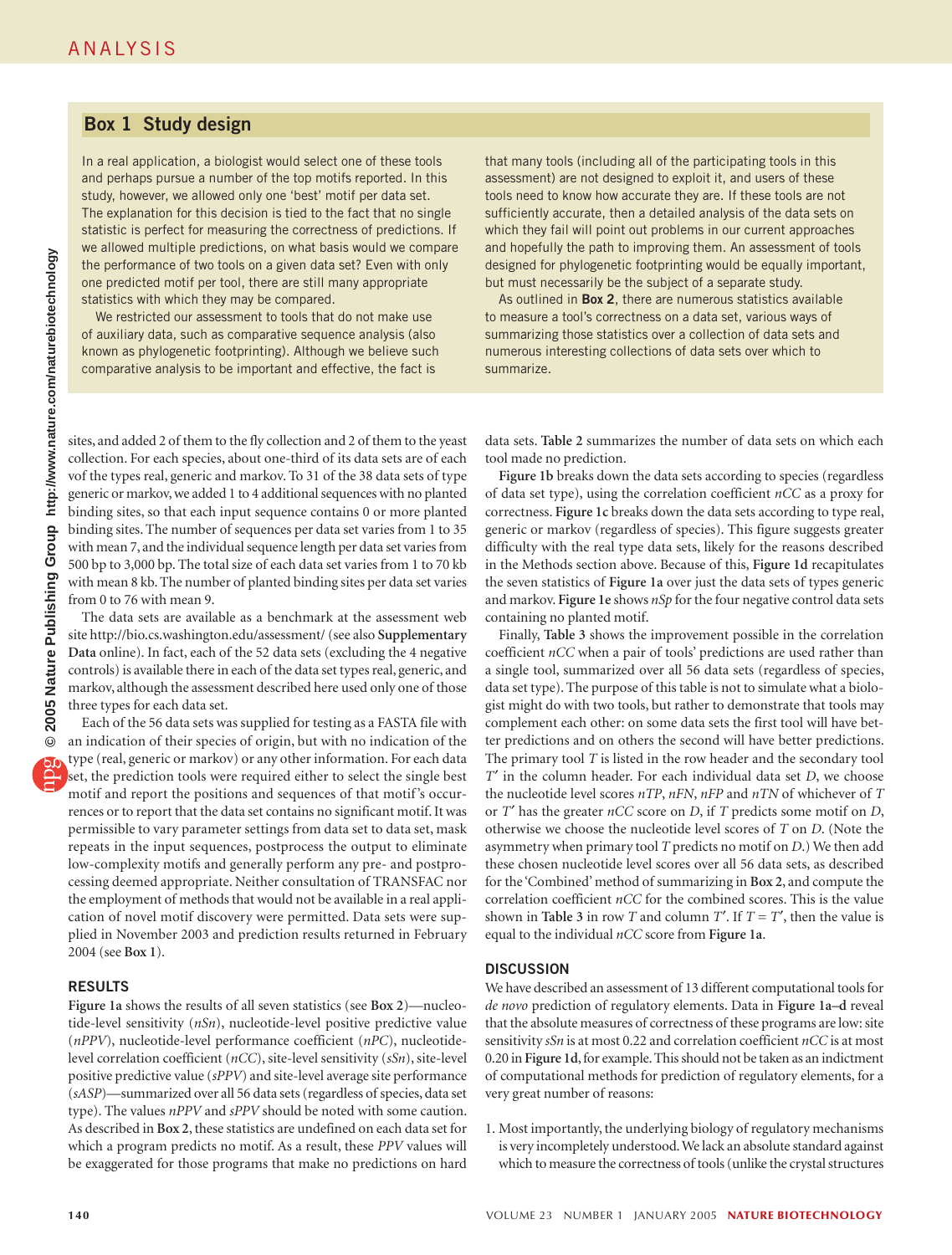## **ANALYSIS**





used in the Critical Assessment of Techniques for Protein Structure Prediction<sup>22</sup>). For these reasons, our benchmark of data sets is likely a poor approximation for the biological truth.

- 2. Each participant was required to predict a single motif per data set (or none), this choice necessarily being subjective and sometimes arbitrary. In practice, one might instead pursue the top several motifs predicted by any given tool. This has a dramatic effect on sensitivity.
- 3. The assessment allowed no comparative sequence analysis among species, a powerful method for the prediction of regulatory elements.
- 4. The assessment allowed no exploitation, except possibly in the data sets of type real, of the fact that the binding sites of multiple transcription factors often occur in close proximity to each other.
- 5. The assessment depends on  $\text{TRANSFAC}^{21}$  as its standard for the true binding sites; any such database is fallible and biased.
- 6. Many of the binding sites cataloged in TRANSFAC21 are unusually long: 35 of the binding sites used in this assessment were each 31–71 bp in length. This may reflect lack of precision in the experimental method used, with the true binding site actually a shorter subsequence of the cataloged site. Such long cataloged sites have a detrimental effect on measured sensitivity, both at the nucleotide and site levels.
- 7. The assessment allows only one known motif for each data set, despite the fact that the 18 data sets of type real are likely to have binding sites for multiple transcription factors.

In addition, in comparing the performance of the tools, one must keep in mind the fact that each predicted set of motif instances was subject to human choices of parameters and pre- and postprocessing, and that the amount of time and effort invested by the participants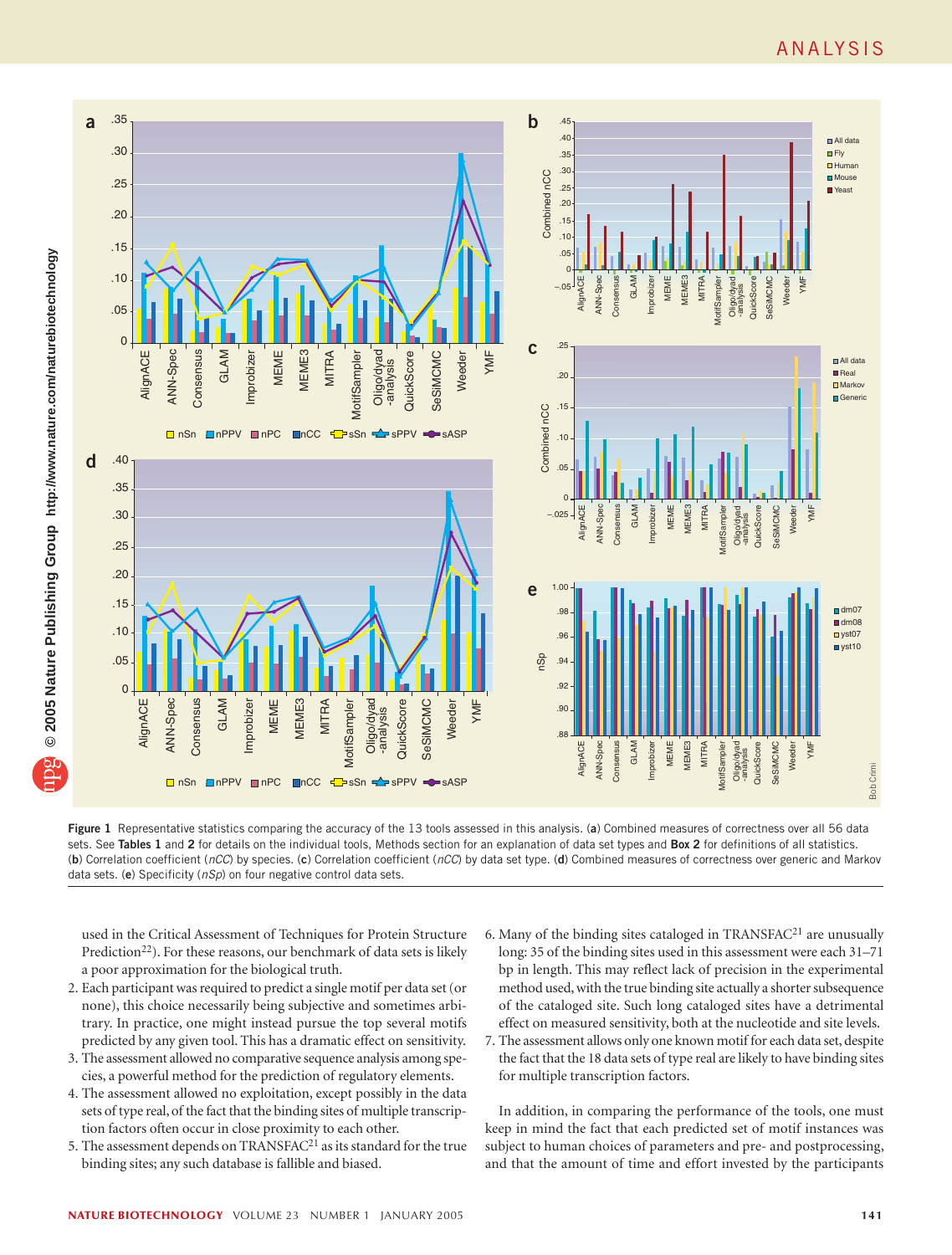## **Box 2 Statistics used to assess tool performance quality**

For each tool *T* and each data set *D*, we now have the set of known binding sites and the set of predicted binding sites. The correctness of *T* on *D* can be assessed both at the nucleotide level and at the site level. Specifically, at the nucleotide level define true positives (nTP), false negatives (nFN) and others as follows:

- *nTP* is the number of nucleotide positions in both known sites and predicted sites,
- *nFN* is the number of nucleotide positions in known sites but not in predicted sites,
- *nFP* is the number of nucleotide positions not in known sites but in predicted sites, and
- *nTN* is the number of nucleotide positions in neither known sites nor predicted sites.

We will say that a predicted site overlaps a known site if they overlap by at least one-quarter the length of the known site. (Although this cutoff is somewhat arbitrary, the motivation is that, if an experimentalist were to remove the predicted site, enough of the known site would be deleted so that one might be able to see a difference in expression.) At the site level, then, let:

- *sTP* be the number of known sites overlapped by predicted sites,
- *sFN* be the number of known sites not overlapped by predicted sites, and
- *sFP* be the number of predicted sites not overlapped by known sites.

At either the nucleotide  $(x = n)$  or site  $(x = s)$  level, one can then define:

- *Sensitivity*: *xSn* = *xTP*/(*xTP* + *xFN*), and
- *Positive Predictive Value*: *xPPV* = *xTP*/(*xTP* + *xFP*).

The sensitivity gives the fraction of known sites (or site nucleotides) that are predicted, and the positive predictive value gives the fraction of predicted sites (or site nucleotides) that are known.

At the nucleotide level one can also define:

*Specificity*: *nSP* = *nTN*/(*nTN* + *nFP*).

Finally, it is enlightening to consider various single statistics that in some sense average (some of) these quantities. Following Pevzner &  $Sze<sup>1</sup>$ , define the (nucleotide level) performance coefficient as:

• *nPC* = *nTP*/(*nTP* + *nFN* + *nFP*).

Following Burset & Guigó<sup>3</sup>, define the (nucleotide level) correlation coefficient as:

$$
nCC = \frac{nTP \cdot nTN - nFN \cdot nFP}{\sqrt{(nTP + nFN) (nTN + nFP) (nTP + nFP) (nTN + nFN)}}
$$

and the (site level) average site performance as:

• 
$$
sASP = (sSn + sPPV)/2
$$
.

The correlation coefficient *nCC* is the Pearson product-moment coefficient of correlation in the particular case of two binary variables, also called the 'phi coefficient of correlation.' The two binary variables are the characteristic vectors of the known nucleotide positions and

varied dramatically. These factors of judgment will have had an impact on each algorithms' performance. When comparing tools using the statistics *nPPV*, *nCC*, *sPPV* and *sASP*, one must also keep in mind the fact that these measures are affected by the data sets on which the tools predicted no motif, as explained in **Box 2**.

With the caveats outlined above, several interesting observations on the results can be made. First, an inspection of **Figure 1** reveals that two of the predicted nucleotide positions, so that this statistic measures the correlation between those two sets of positions. The value of *nCC* ranges from  $-1$  (indicating perfect anticorrelation) to  $+1$  (indicating perfect correlation). Thus, if the predicted motifs exactly coincide with the known binding sites, *nCC* will be +1. If each nucleotide position were predicted to be in the motif randomly and independently, then the expected value of *nCC* would be 0, indicating no correlation.

No single statistic captures correctness perfectly. For those who want to compute other statistics, the seven 'raw scores' *nTP*, *nFN*, *nFP*, *nTN*, *sTP*, *sFN* and *sFP* are tabulated at the assessment web site (http://bio.cs.washington.edu/assessment/) for each data set and each tool.

For the four negative control data sets that have no planted binding sites, *TP* + *FN* = 0, so *nSn*, *nCC*, *sSn*, and *sASP* are undefined, and *nPPV*, *nPC* and *sPPV* are uninformative. We will simply inspect the specificity *nSp* on these four data sets separately. A far greater analysis problem arises in those cases in which some tool predicts no motif in a data set. In these cases, *TP* + *FP* = 0, so *nPPV*, *nCC*, *sPPV* and *sASP* are undefined, and *nSn*, *nPC* and *sSn* are uninformative. This hampers any straightforward attempt to compare the tools across this data set.

In any case, we need a way of summarizing the performance of a given tool over a collection of data sets, where that collection might be all the data sets, or all the yeast data sets, or all the generic data sets. For each tool *T*, each statistic *M*, and each collection *C* of data sets of interest, we summarize *T* 's performance on *C* by each of the methods below. (If statistic *M* is undefined for tool *T* on a particular data set in *C*, then omit that data set when summarizing for *T*, except in the Combined method where this omission is unnecessary.)

- 1. **Average.** The usual arithmetic mean of the *M* scores.
- 2. **Normalized.** For each data set, normalize the *M* scores by subtracting the mean and dividing by the standard deviation over all the programs on that data set. Average these normalized scores over the data sets in *C*. This method puts easy and hard data sets on the same scale.
- 3. **Combined.** Add *nTP*, *nFP*, *nFN*, *nTN*, *sTP*, *sFP* and *sFN* over the data sets in *C*, and compute the measure *M* as though *C* were one large data set. For measures such as *Sn* and *PPV*, this is exactly a weighted average, where each term is weighted by its denominator. This method has the advantage that the measure *M* is rarely undefined. However, the problem posed when a tool makes no prediction on a data set is still present, since the method treats that data set as weighted by zero in the weighted average.

There were few qualitative differences among these three methods of summarizing, except that averaging *nPPV*, *sPPV* and *nCC* scores tends to reward programs that make no predictions on many data sets. The results presented here all use the 'Combined' method.

The assessment web site (http://bio.cs.washington.edu/assessment/) provides tools for computing these statistics on predictions made by developers who want to test a new tool on the benchmark data sets.

different versions of the tool MEME were run independently by two experts. It is gratifying to see that, despite the great room for human judgment in the choice of parameters and the final choice of a single (or no) motif per data set, the two collections of MEME results are remarkably consistent across all the measurements.

The tool Weeder outperformed the other tools in most domains and by most measures in this assessment. We believe that some part of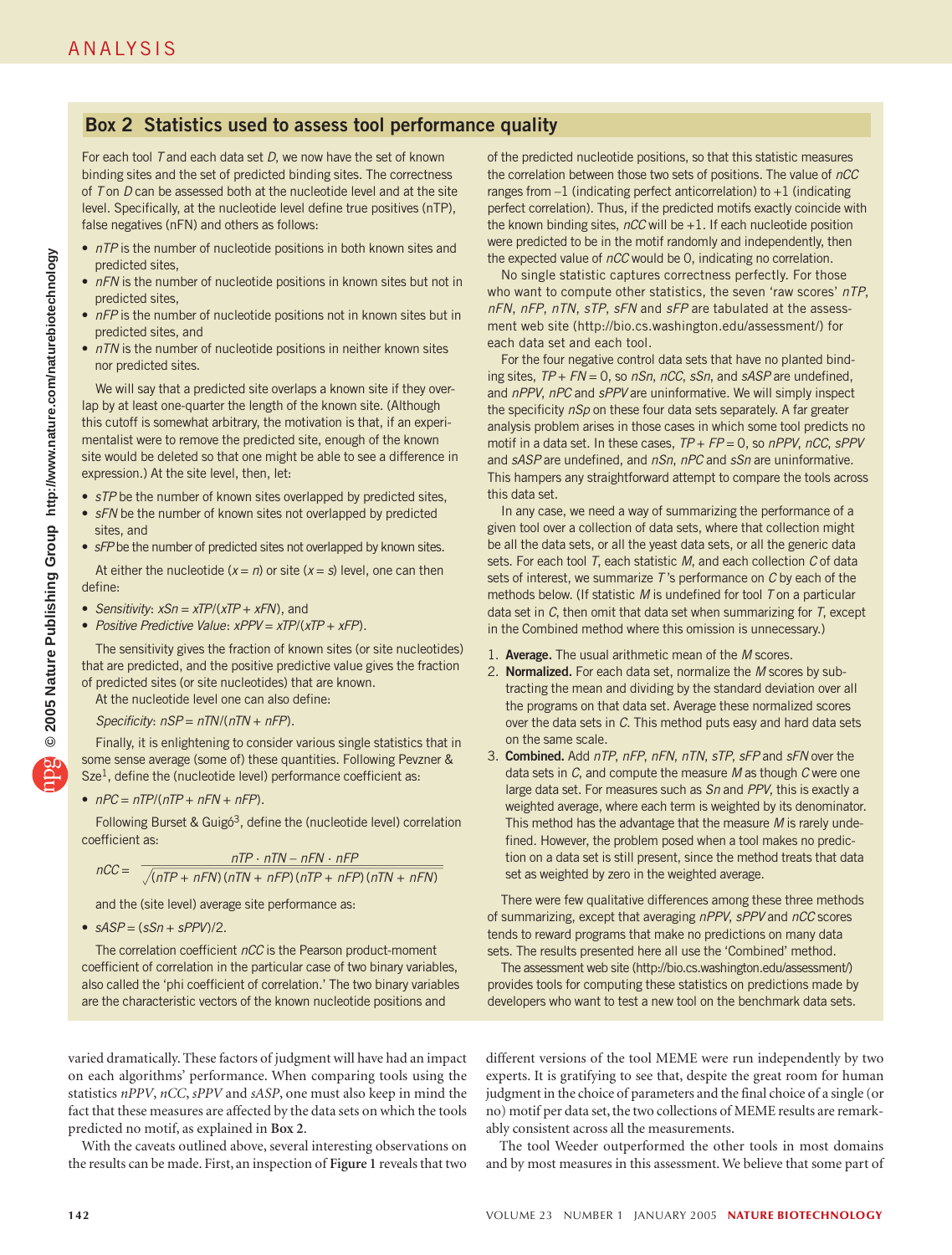**Table 2 Number of data sets for which each tool predicted no motif<sup>a</sup>**

| Tool                | <b>Total (56)</b> | Fly(8)                                                                                                                                                                                                                          | Mouse $(12)$   | Human (26)     | Yeast $(10)$   |
|---------------------|-------------------|---------------------------------------------------------------------------------------------------------------------------------------------------------------------------------------------------------------------------------|----------------|----------------|----------------|
| AlignACE            | 32                | $\overline{7}$                                                                                                                                                                                                                  | 5              | 17             | 3              |
| ANN-Spec            | 3                 | 1                                                                                                                                                                                                                               | $\Omega$       | 1              | 1              |
| Consensus           | 37                | $\overline{4}$                                                                                                                                                                                                                  | 3              | 26             | $\overline{4}$ |
| <b>GLAM</b>         | 3                 | $\Omega$                                                                                                                                                                                                                        | $\mathbf{1}$   | $\overline{2}$ | $\Omega$       |
| Improbizer          | $\Omega$          | $\Omega$                                                                                                                                                                                                                        | $\Omega$       | $\Omega$       | $\Omega$       |
| <b>MEME</b>         | 6                 | $\mathbf{1}$                                                                                                                                                                                                                    | $\overline{2}$ | $\overline{2}$ | $\mathbf{1}$   |
| MEME3               | 14                | $\Omega$                                                                                                                                                                                                                        | 5              | 8              | 1              |
| QuickScore          | 20                | $\overline{2}$                                                                                                                                                                                                                  | $\overline{4}$ | 14             | $\Omega$       |
| SeSiMCMC            | $\Omega$          | $\Omega$                                                                                                                                                                                                                        | $\Omega$       | $\Omega$       | $\Omega$       |
| <b>MITRA</b>        | 11                | $\overline{7}$                                                                                                                                                                                                                  | 3              | $\Omega$       | 1              |
| MotifSampler        | $\overline{7}$    | $\overline{2}$                                                                                                                                                                                                                  | $\overline{2}$ | $\Omega$       | 3              |
| Oligo/dyad-analysis | 23                | $\mathbf{1}$                                                                                                                                                                                                                    | 5              | 13             | $\overline{4}$ |
| Weeder              | 17                | 3                                                                                                                                                                                                                               | 3              | 10             | 1              |
| <b>YMF</b>          | $\overline{7}$    | $\overline{0}$                                                                                                                                                                                                                  | $\overline{2}$ | $\overline{4}$ | 1              |
| .                   |                   | $\sim$ . The state of the state of the state of the state of the state of the state of the state of the state of the state of the state of the state of the state of the state of the state of the state of the state of the st |                |                |                |

<sup>a</sup>The total number of data sets is given parenthetically in the column header.

Weeder's success is due to judicious choices regarding when to predict no motif in a data set: Weeder was run in a 'cautious mode,' where only the strongest motifs were reported. A few small exceptions to Weeder's domination are shown in **Figure 1b**, where SeSiMCMC did somewhat better on the fly data sets, and MEME3 and YMF somewhat better on the mouse data sets.

What is most striking about **Figure 1b** is the fact that so many tools perform much better on the yeast data sets than on other species. This suggests that computational biologists have been more successful at modeling binding sites in yeast than in metazoans. Little significance should be read into the slightly negative *nCC* values in **Figure 1b**: these are so close to zero that they should be interpreted simply as no correlation between the known and predicted binding sites.

Although the shapes of the curves are very similar in **Figure 1a** and **Figure 1d,** the scale is different. Nearly all tools performed better accord-

**Table 3 Correlation coefficient (***nCC***) for all pairs of tools<sup>a</sup>**

ing to most of the seven measures when the data sets of type real were removed. For example, the correlation coefficient *nCC*, averaged over all tools, improved by 39% from **Figure 1a** to **Figure 1d**. This seems to say more about the experimental design than about the tools themselves: it is likely that the data sets of type real contain functional motifs other than the single TRANSFAC binding site on which they were scored, and that tools that discovered other functional motifs were unduly penalized. The tool most affected by this is YMF, whose seven measures each improved between 45% and 67% when the real data sets were removed. Interestingly, there is one tool that did not improve by this removal: MotifSampler's performance was somewhat better on the data sets of type real than on the others. This aspect of MotifSampler can also be seen in **Figure 1c** for the measure *nCC*.

We have not discovered any simple feature, such as type of motif search, that determines the accuracy of these tools. Nor should we expect such a simple conclusion: the tools are

based on algorithms and motif models that are varied and complex, and predicting their performance on complex data is beyond our current analytical ability.

**Table 3** shows some very interesting complementary behaviors among certain pairs of tools. For example, MotifSampler's predictions complement well the predictions of MEME, oligo/dyad-analysis, ANN-Spec and YMF, improving their individual *nCC* scores by 64–92%. It is also informative to see that MEME's predictions improve the individual *nCC* score of MEME3 by 53%. This gives some idea of the improvement possible by allowing a given tool to predict two motifs rather than just one.

Exploiting comparative sequence analysis, using tools not covered in this assessment, provides a powerful adjunct to these methods. As an example, a recent tool called PhyME that combines intraspecies overrepresentation and interspecies conservation reported success<sup>23</sup> in predicting the binding sites for one of the most difficult human data

|                 | Quick<br>score | <b>GLAM</b> | SeSi<br>MCMC | MITRA | Consen | Improb | Align ACE | Motif<br>sampler | MEME3 | MEME  | Oligo/<br>dyad | ANN-<br>Spec | <b>YMF</b> | Weeder |
|-----------------|----------------|-------------|--------------|-------|--------|--------|-----------|------------------|-------|-------|----------------|--------------|------------|--------|
| QuickScore      | 0.009          | 0.020       | 0.042        | 0.030 | 0.025  | 0.052  | 0.068     | 0.072            | 0.072 | 0.074 | 0.038          | 0.064        | 0.061      | 0.084  |
| GLAM            | 0.031          | 0.016       | 0.060        | 0.037 | 0.039  | 0.068  | 0.066     | 0.084            | 0.088 | 0.086 | 0.052          | 0.082        | 0.090      | 0.113  |
| SeSiMCMC        | 0.049          | 0.059       | 0.024        | 0.068 | 0.042  | 0.083  | 0.071     | 0.091            | 0.081 | 0.088 | 0.058          | 0.103        | 0.104      | 0.092  |
| MITRA           | 0.042          | 0.041       | 0.072        | 0.031 | 0.054  | 0.082  | 0.084     | 0.097            | 0.106 | 0.105 | 0.070          | 0.101        | 0.103      | 0.131  |
| Consensus       | 0.067          | 0.060       | 0.075        | 0.053 | 0.042  | 0.077  | 0.079     | 0.109            | 0.084 | 0.077 | 0.074          | 0.082        | 0.081      | 0.098  |
| Improbizer      | 0.065          | 0.069       | 0.083        | 0.077 | 0.056  | 0.052  | 0.089     | 0.117            | 0.096 | 0.098 | 0.083          | 0.112        | 0.091      | 0.117  |
| AlignACE        | 0.088          | 0.084       | 0.089        | 0.090 | 0.085  | 0.111  | 0.068     | 0.097            | 0.102 | 0.091 | 0.088          | 0.091        | 0.115      | 0.119  |
| MotifSampler    | 0.071          | 0.092       | 0.107        | 0.097 | 0.077  | 0.103  | 0.099     | 0.068            | 0.112 | 0.119 | 0.103          | 0.127        | 0.130      | 0.134  |
| MEME3           | 0.089          | 0.094       | 0.092        | 0.102 | 0.074  | 0.102  | 0.093     | 0.124            | 0.069 | 0.106 | 0.094          | 0.129        | 0.126      | 0.114  |
| MEME            | 0.091          | 0.090       | 0.100        | 0.102 | 0.077  | 0.091  | 0.095     | 0.120            | 0.100 | 0.073 | 0.104          | 0.123        | 0.121      | 0.121  |
| Oligo/dyad      | 0.073          | 0.088       | 0.111        | 0.088 | 0.082  | 0.082  | 0.099     | 0.136            | 0.119 | 0.112 | 0.071          | 0.106        | 0.107      | 0.130  |
| <b>ANN-Spec</b> | 0.085          | 0.091       | 0.111        | 0.094 | 0.090  | 0.100  | 0.085     | 0.122            | 0.114 | 0.110 | 0.089          | 0.074        | 0.118      | 0.117  |
| YMF             | 0.094          | 0.095       | 0.112        | 0.101 | 0.093  | 0.100  | 0.114     | 0.146            | 0.121 | 0.129 | 0.092          | 0.131        | 0.084      | 0.137  |
| Weeder          | 0.164          | 0.169       | 0.162        | 0.167 | 0.157  | 0.171  | 0.166     | 0.186            | 0.168 | 0.164 | 0.173          | 0.167        | 0.167      | 0.156  |

 $a<sup>3</sup>$ The primary tool is listed in the row header and the secondary tool in the column header. The score shown for the same tool on both axes (that is, along the main diagonal) is the individual *nCC* score from **Figure 1.** Numerical values are categorized by color, ranging from dark blue (poorer predictions) to red (better predictions).